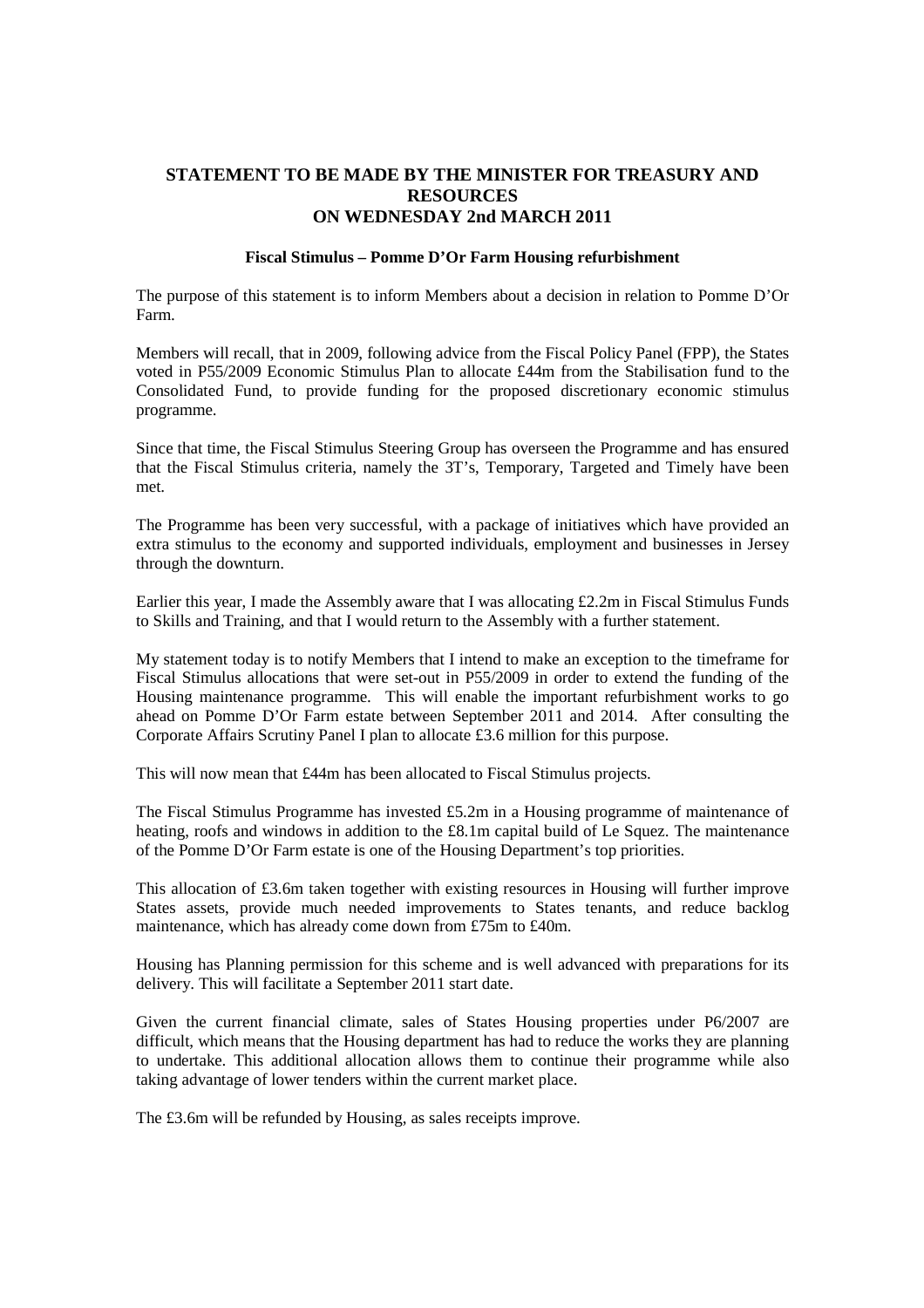The funding of this scheme would have fallen outside the time period for approval of funding by the Steering Group that advises me. However, I hope that Members agree this is a wise and effective use of resources.

I have made this decision after an initial proposition (P177/2010) was brought to the Assembly by Deputy Green, and following extensive consultation with the Assistant Minister for Housing. The new Minister for Housing has not been involved in this consultation since such time as his appointment was proposed. Further to this, I will consult with Corporate Affairs about this measure.

This project provides excellent value for money, it continues to serve as a boost to the economy, and provides an extremely welcomed improvement to the living conditions for the persons living at Pomme D'Or Farm. I hope members will join me in recognising this is an appropriate use of funds.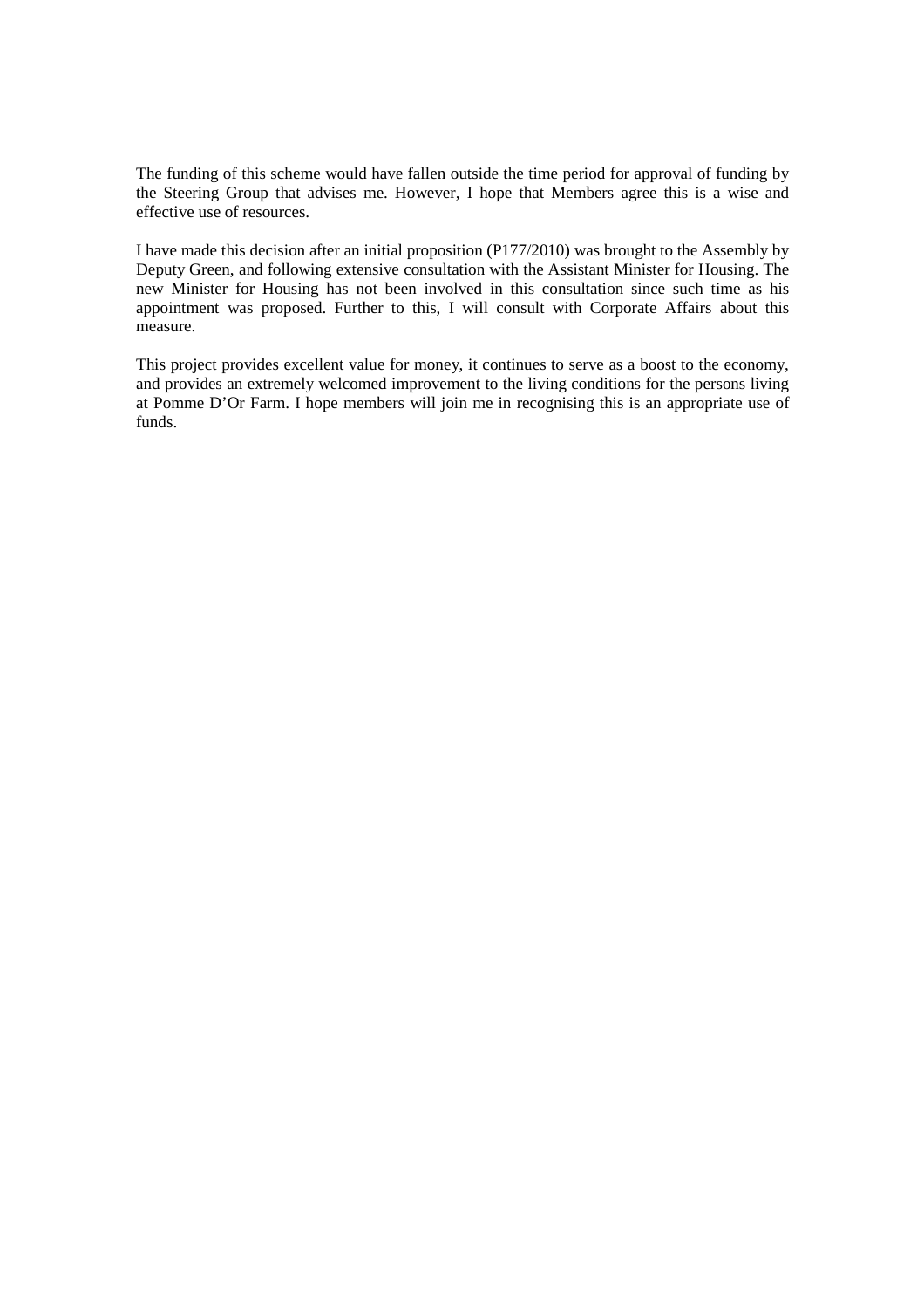### **3.1 Statement by the Minister for Treasury and Resources regarding fiscal stimulus**

#### **3.1.1 Senator P.F.C. Ozouf (The Minister for Treasury and Resources):**

I am grateful to Senator Breckon for a copy of the statement. The purpose of this statement is to inform Members about a decision in relation to Pomme d'or Farm. Members will recall that in 2009, following advice from the Fiscal Policy Panel, the States voted in P.55/2009 Economic Stimulus Plan, to allocate £44 million from the Stabilisation Fund to the Consolidated Fund to provide funding for the proposed Discretionary Economic Stimulus Programme. Since that time, the Fiscal Stimulus Steering Group has overseen the programme and has ensured that the fiscal stimulus criteria, namely the 3 Ts: temporary, targeted and timely, have been met. The programme has been very successful with a package of initiatives which have provided an extra stimulus to the economy and supported individuals, employment and businesses in Jersey through the downturn. Earlier this year, I made the Assembly aware that I was allocating £2.2 million in fiscal stimulus funds to skills and training and that I would return to the Assembly with a further statement. My statement today is to notify Members that I intend to make an exception to the timeframe for fiscal stimulus allocations that were set out in P.55/2009 in order to extend the funding of the Housing Maintenance Programme. This will enable the important refurbishment works to go ahead on Pomme d'or Farm Estate between September 2011 and 2014. After consulting the Corporate Affairs Scrutiny Panel, I plan to allocate £3.6 million for this purpose. This will mean that the £44 million has been allocated to fiscal stimulus projects. The Fiscal Stimulus Programme has invested £5.2 million in the Housing Programme of maintenance of heating, roofs and windows, in addition to the £8.1 million capital build of Le Squez. The maintenance programme of Pomme d'or Farm Estate is one of the Housing Department's top priorities. This allocation of £3.6 million taken together with existing resources in Housing will further improve States assets, provide much-needed improvements to States tenants and reduce backlog maintenance, which has already come down from £75 million to £40 million. Housing has planning permission for this scheme and is well-advanced with preparations for its delivery. This will facilitate a September 2011 start date. Given the current financial climate, sales of States housing properties under P.6/2007 are difficult, which means that the Housing Department has had to reduce the works that they are planning to undertake. This additional allocation allows them to continue their programme while also taking advantage of lower tenders within the current marketplace. The £3.6 million will be refunded by Housing as sales receipts improve. The funding of this scheme would have fallen outside the time period for approval of funding by the steering group that advises me, however, I hope Members agree that this is a wise and effective use of resources. I have made this decision after an initial proposition, P.177/2010, which was brought to the Assembly by Deputy Green and following extensive consultation with the Assistant Minister for Housing. The new Minister for Housing has not been involved in this consultation since such time as his appointment was proposed. Further to this, I will consult with Corporate Affairs about this measure. This project provides excellent value for money, it continues to serves as a boost to the economy and provides an extremely welcome improvement to the living conditions for the persons living at Pomme d'or Farm. I hope Members will join me in recognising that this is an appropriate use of funds. **[Approbation]**

#### **The Connétable of St. John:**

I would just like to offer for the 88 tenants of Pomme d'or Farm and for the Department thanks for the co-operation of the Minister for Treasury in this matter. We are a good way towards funding this now and we will be looking to put things in place. We already having planning permission on that, so it is just to offer a thanks to the Minister for Treasury.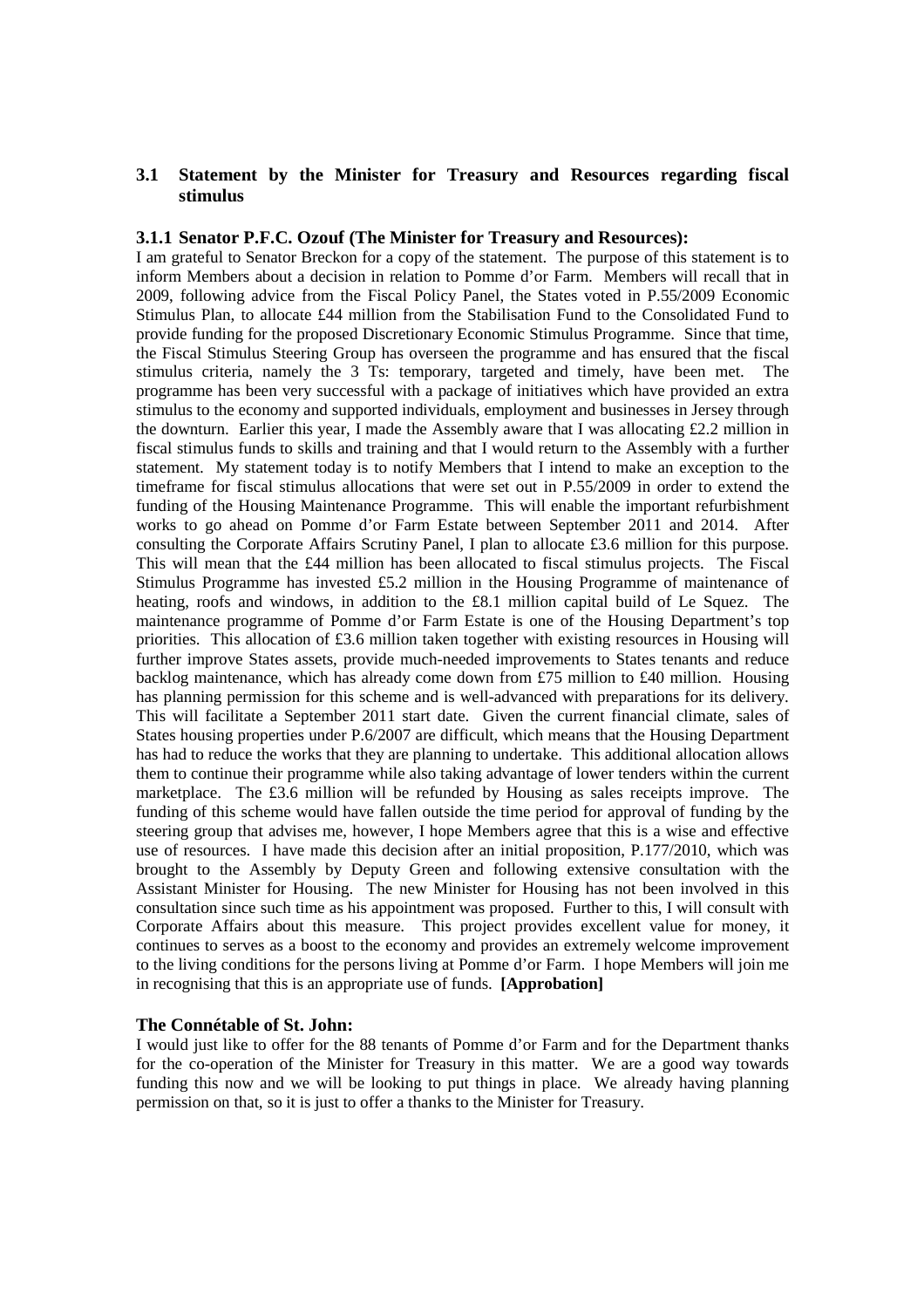#### **The Bailiff:**

We will discount that from question time, then. Deputy Le Claire?

### **3.1.2 Deputy P.V.F. Le Claire:**

Notwithstanding that the work was identified as being in the region of  $\mathcal{L}7$  million and now it has been identified as £3.6 million (it must be a remarkable reduction in the quote) the statement says … I will pick up on the Assistant Minister's advice here: "The £3.6 million will be refunded by Housing as sales receipts improve." What does that mean, how will that happen?

#### **Senator P.F.C. Ozouf:**

In relation to the cost, the £3.6 million is the fiscal stimulus funding, there is an additional allocation from Housing itself; from memory, it is £1.2 million from their capital and a further £500,000 from its revenue expenditure. Of course, we expect that the tenders for this could be below originally what was anticipated because of the slowness of the housing market. In relation to the repayment of this, Housing is selling units, as the Deputy will know, and that has not continued at the pace that it was expected because of the downturn and we will have discussions with Housing about the extent to which the sales which they were expecting to be made, which would have facilitated this capital spend, can repay this amount in the same way that Le Squez is.

### **3.1.3 Deputy J.A. Hilton of St. Helier:**

I was going to ask a very similar question but a question I will ask is: in the statement, the Minister makes reference to the backlog of maintenance of £75 million down to £40 million. Can he tell the house how he intends to assist the Housing Department in carrying out some more of this maintenance?

### **Senator P.F.C. Ozouf:**

That is the total amount of money that would be required to put the entire housing stock into the condition that we would want and there is going to be a challenge going forward about how we identify this with the limited amount of money that we have in the capital programme. My own view about how this could be solved is the moving of the Housing Department's social-rented landlord function into a standalone body that would give it much more flexible funding mechanisms just as social housing provision is provided in other places, and particularly in the United Kingdom, in a much more innovative way. We need to be more innovative in relation to the funding of social housing, and that is how that will be solved.

## **3.1.4 The Deputy of St. John:**

Can I say how appalled I am that yet again money is coming from the stimulus fund and not going into other areas of our infrastructure. Some months ago, or 18 months ago now, we saw large sums of money going on Victoria Avenue when it could have been broken into smaller portions across the Island. Yesterday evening on TV we had a … [16:00]

#### **The Bailiff:**

If you would, Deputy, a reasonably concise question because there are a lot of Members wanting to ask questions?

### **The Deputy of St. John:**

Yes, Sir. Will the Minister agree that the £300,000 mentioned by officers of T.T.S. (Transport and Technical Services) yesterday on television for repair to road potholes, is a minute part of the money required for the state of our roads, which are very poor, and when will the Minister get it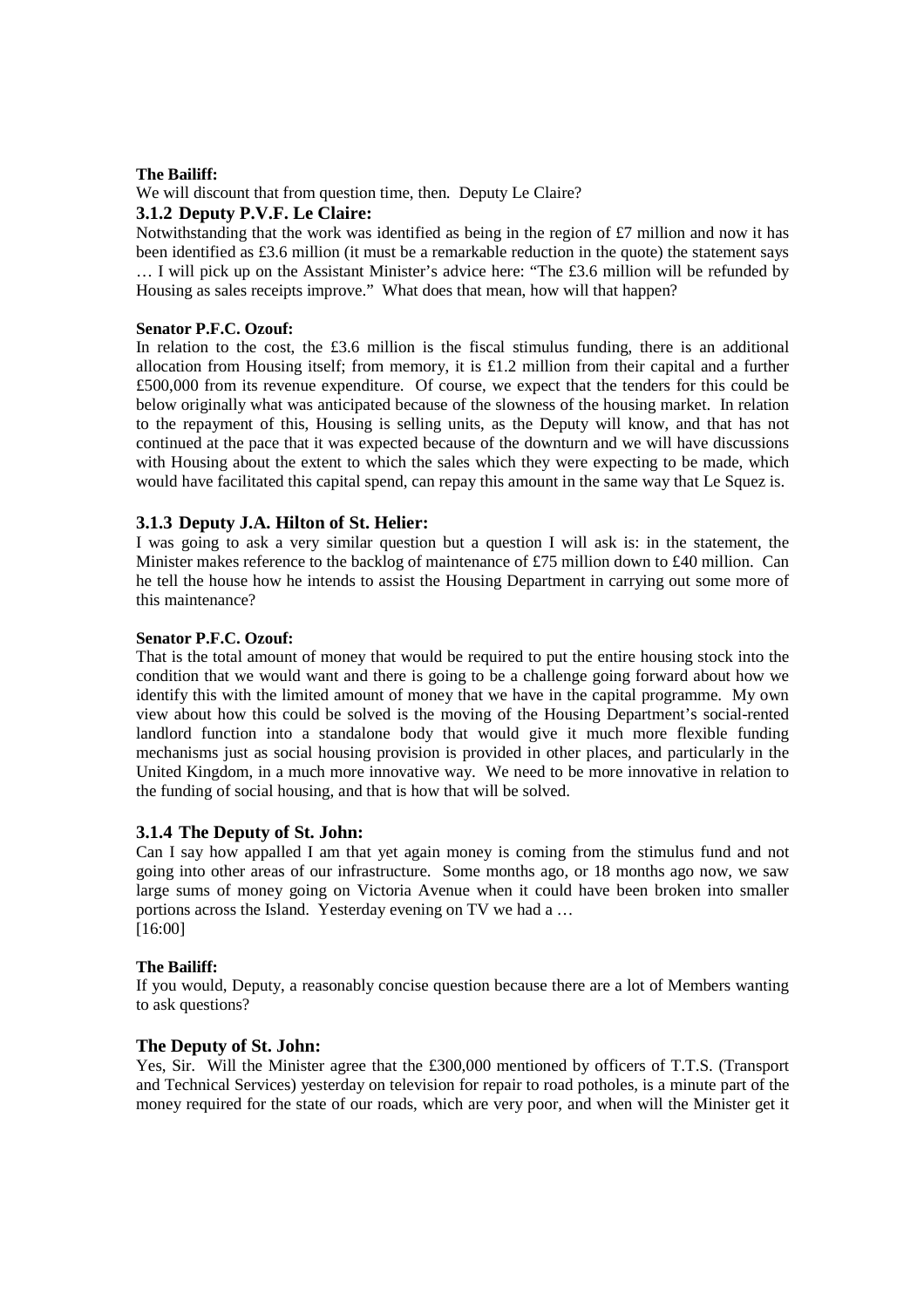into his head that we must look after all our infrastructure, in particular our roads, before people are injured on them?

#### **Senator P.F.C. Ozouf:**

I agree with the Deputy that we require more money for our infrastructure. I would remind the Deputy that we have done a great deal in order to find money for infrastructure: we have solved the waste issue with the energy from the waste plant, we have put more money into roads. This is the problem that we are going to have to tackle in this Assembly of how we do fund, in the medium term, infrastructure requirements. I recognise the Deputy's concern, liquid waste is on our agenda for resolution, but there are other issues that we need to deal with and the Assembly is going to have to assist me later on this year in finding solutions to these issues.

#### **The Bailiff:**

I am sorry, Deputy but there are so many people wanting …

#### **Senator P.F.C. Ozouf:**

I want to deal with that …

### **The Bailiff:**

No. Deputy Southern?

#### **3.1.5 Deputy G.P. Southern:**

Does the Minister for Treasury accept that he is, in a way, robbing Peter to pay Paul since he is insisting that the money is paid back and therefore money generated from sales, which should go to refurbishment and maintenance, will not in future go to them. Pomme d'or may be okay, the next project down the line or the one after that is not going to be okay because he is insisting that the money be paid back.

#### **Senator P.F.C. Ozouf:**

No. I think that the Assembly in the Annual Business Plan needs to make decisions in total about capital spending and so the fact that the fiscal stimulus is going to come back to be repaid, it will mean that this Assembly makes the decision. If you like, the fiscal stimulus is a cash-flow issue and the Assembly will make the decision about the long-term allocation of whether or not capital receipts are going to the Deputy John's issue of infrastructure or the issue of Housing. So it empowers this Assembly to make the decisions of where capital money is going.

#### **3.1.6 Senator S.C. Ferguson:**

Is the Minister aware that such forms of quantitative easing have a multiplier of less than one, about 0.75? Is there not a danger that this will be inflationary, and how does this all fit with the objectives of the C.S.R.?

#### **Senator P.F.C. Ozouf:**

Those are good but very wide-ranging questions.

#### **The Bailiff:**

To which you are going to give a concise answer. **[Laughter]**

#### **Senator P.F.C. Ozouf:**

Yes. I will attempt to but quantitative easing … there is a direct benefit: if we spend money on construction in the Island with the criteria of fiscal stimulus in local jobs, multipliers or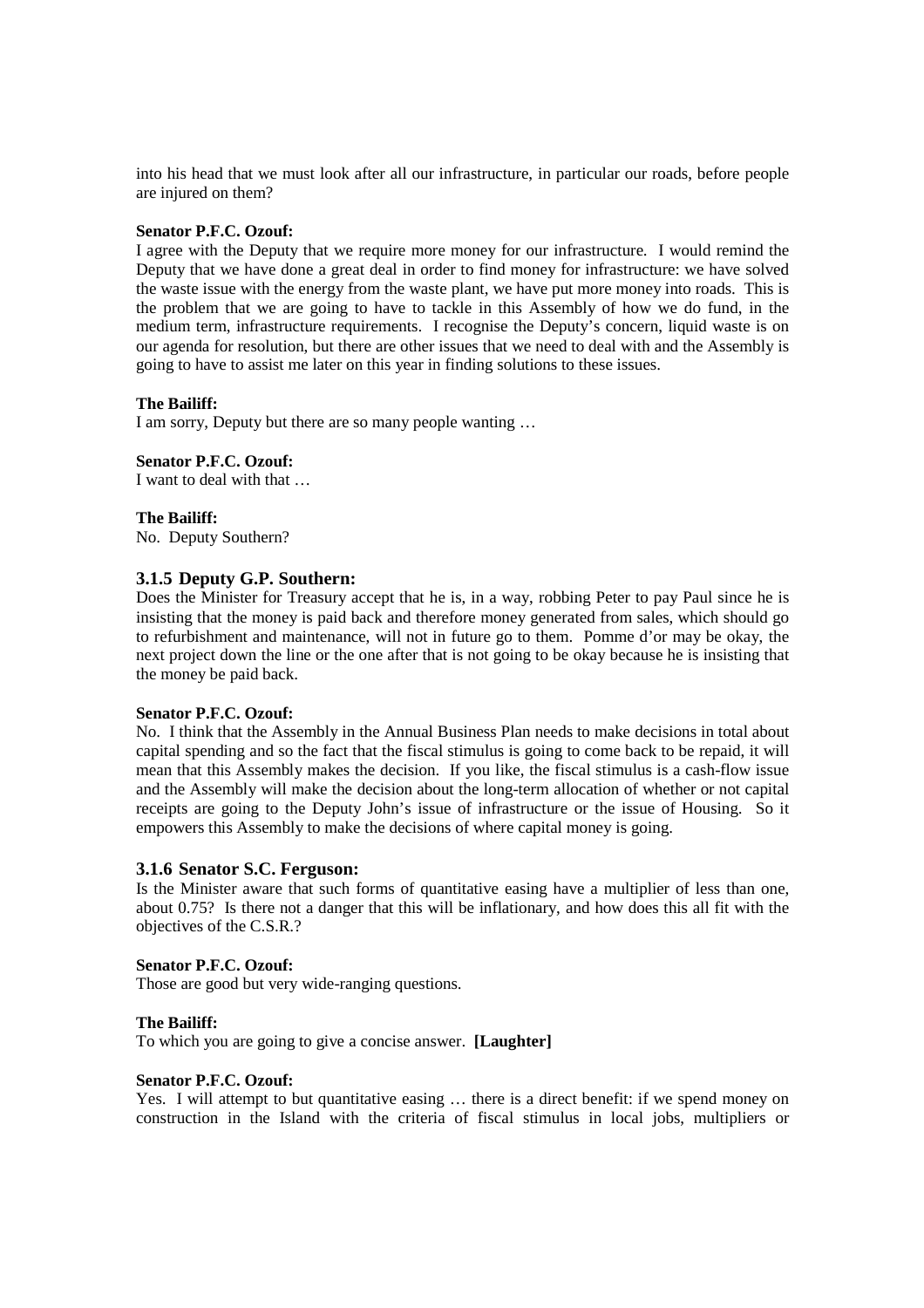otherwise, it will keep people in work in an otherwise depressed construction industry and, frankly, academic debates about quantitative easings are not relevant; this is C.S.R.-compliant because we are going to get better value for this construction contract which is needed to be done because of the depressed state of the construction market.

## **3.1.7 Senator F. du H. Le Gresley:**

I would just like to ask the Minister when was it agreed that money paid out of fiscal stimulus would have to be repaid and were any other allocations subject to that same condition?

### **Senator P.F.C. Ozouf:**

Yes, indeed. The other big project which was being repaid, and this is not repaid for the benevolence of the Treasury, this is repaid for the good order of the States Assembly in deciding where capital ultimately is being spent on the political priorities, so I do not think we are being unfair to Housing in relation to this particular issue. They do have a revenue stream, for example, from Le Squez, which can be capitalised, which should be repaid, which allows this Assembly to reallocate that money for other important infrastructure projects or, indeed, other Housing projects as well.

# **3.1.8 Deputy M.R. Higgins of St. Helier:**

As the work is being phased block by block, I am concerned by the fact that the sum being provided is less than that estimated and relies on tenders coming in, some almost £2 million less than the original figures. Can the Minister assure me that we will not find some residents being let down and their homes not being completed because the money runs out? I must also add that, while I was against the £7 million being borrowed or purloined by the Minister for Treasury from the Housing budget in the first place, I would like to thank him for coming up with this money for the residents of the Pomme d'or Estate, who have been badly let down in the past.

### **Senator P.F.C. Ozouf:**

First of all, for the avoidance of doubt, Le Squez was the only one that was repaid. This money was not purloined from the Treasury, it is as though the Minister for Treasury is in this unique position: the Minister for Treasury in conjunction with the Council of Ministers, reprioritised the capital programme, put this as a lower priority and in advance put the urgent matters that were needed in the Health Department, things like the intensive care unit, to be a higher priority. We have been trying to find solutions to different departments' capital requirements and the fiscal stimulus has allowed us to do that. As far as the residents not being able to see their accommodation upgraded, we are reasonably confident, effectively, if we get the refurbishment done in the next few months, we will have sufficient resources in order to complete the programme.

### **3.1.9 Deputy M. Tadier:**

How does the Minister respond to the argument we heard in the last debate that if the  $\pounds 23$  million profit that the Housing Department made was not transferred to the Treasury, they would not need to be having this money applied in the fiscal stimulus, they could use that money themselves to provide and to prioritise Housing repairs as they saw fit themselves?

### **Senator P.F.C. Ozouf:**

I think that is a very good question and I have got some work to do to explain the reality of this. It is not a profit-making business in terms of the Housing Department, this was a budget which was internally, in Housing, collecting rent and providing money to support people in social housing. The fact that we introduced income support and put that in a different department